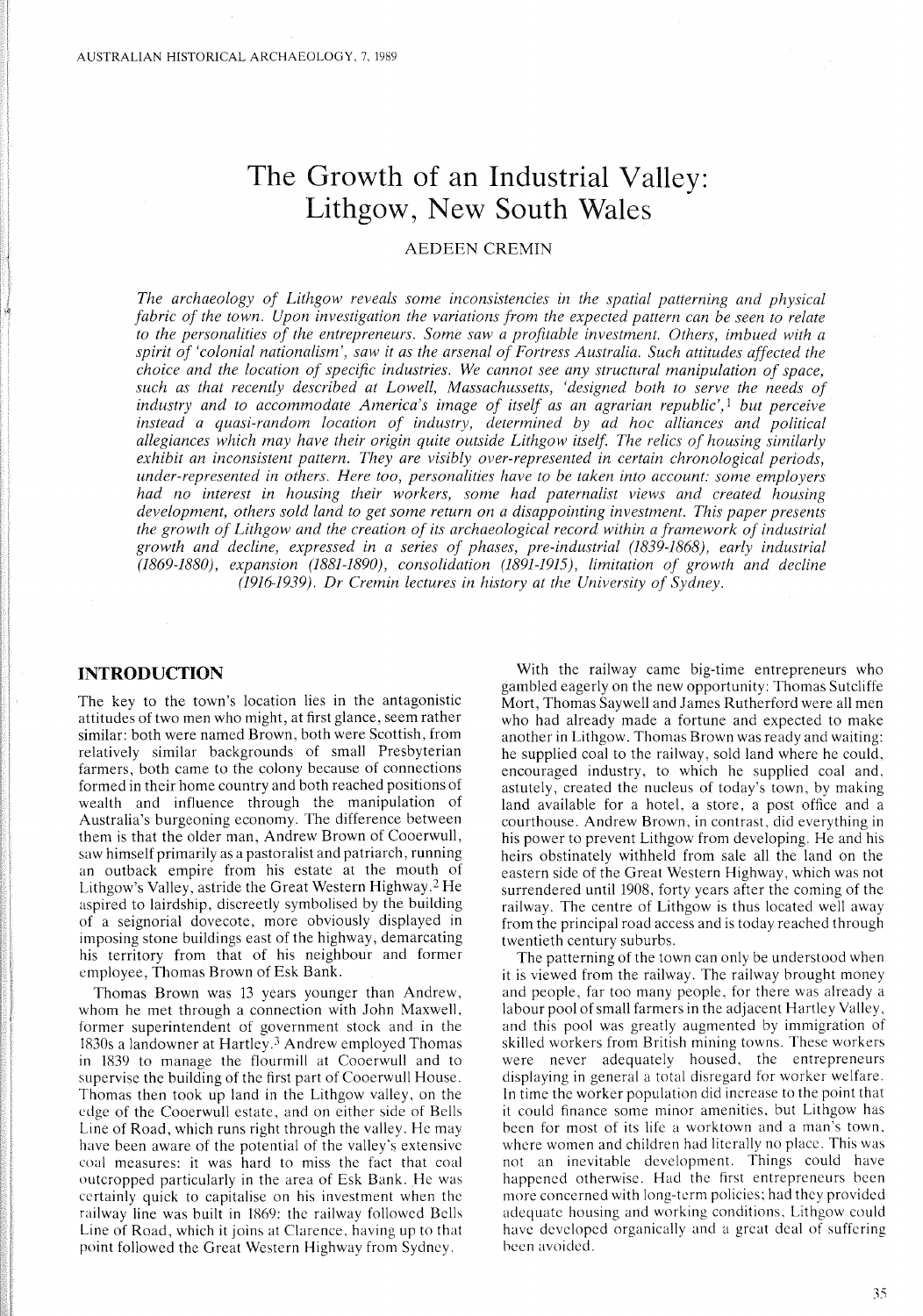As it happened, however, the condition of Lithgow in its early industrial phase, between 1870 and 1880, must have been very similar to the favelas of Brazil today: at the Vale of Clwydd in 1879 'a sort of village or rather hamlet, embosomed in the hills and woods, has here sprung up, the miners' homes in this spot being perhaps less comfortable than picturesque. Their habitations are, for the most part, huts of mud or wood; but some, manifesting an Arab-like independence, apparently prefer to live in tents'.4

As time went on, a small population of townsfolk grew up, providing some essential services, such as medicine and banking, or running minor industries, such as breweries or a paint works, or supplying food and drink, but the valley continued to be dominated by heavy industry, coal mining, ironmaking, coppersmelting and large brickworks. Between 1869 and 1890 these industries took up all the space still available in the east and in the northern and southern gullies. Housing was still confined to marginal areas and continued so until the forced sale in 1908 of Cooerwull land opened up the present Extension estate, which doubled the town's residential area. It was doubled again by the opening up of the Cooerwull and Littleton Estates, when the town reached its present dimensions.

The history of Lithgow's settlement is visible in its street layout and in the architecture of individual buildings. The development of the town can be charted within the industrial phases defined earlier. These phases are of unequal length and are unevenly represented in the archaeological record. Each one represents a stage in the maturing of the town which may seem to be an inevitable outcome of the preceding phase, but which was in reality caused by a complex set of factors prime among which was the personality of certain individuals.

#### PRE-INDUSTRIAL (1839-1868)

The first phase lasts from 1839, when Thomas Brown took up his first land grant, until 1868, when Patrick Higgins brought the railway line down the Great Zig Zag into Lithgow valley. Until then the valley was occupied only by four properties: part of Cooerwull's 664 hectares (1640 acres) on the west, with Esk Bank's 283 hectares (700 acres) immediately adjacent, and on either side of Farmer's Creek. North of Farmer's Creek was a property called the Hermitage made up of 40 hectares (100 acres) purchased from Andrew Brown in 1844, and of an additional 52 hectares (130 acres) along Farmer's Creek purchased in 1865 by the Revd. Colin Stewart for use as a residence and as a base for his far-flung outback ministry. The last and smallest property was of 40 hectares (100 acres) to the south of Esk Bank and belonged to Patrick Sheedy, a small farmer.<sup>5</sup>

The archaeological remains of this phase are rural and residential. Thomas Brown and the Revd. Colin Stewart had built dignified homesteads, civilised but not pretentious. Esk Bank House and some of its outbuildings have survivcd and arc now preserved as the City Museum. The Hermitage survives only in attenuated form, as one wing of a residence at 7 Coalbrook Street.<sup>6</sup> Sheedy's house is not known but it may very well have been the famous house with the outside *pise* oven shown in an etching and a photograph of the 1870s <sup>7</sup> The boundaries of the four properties arc still visible in the present street outline: the eastern edge of the Cooerwull estate is marked by a line between Hassans Wall Road and Sandford Avenue (which also marks the western edge of the Hermitage land). The eastern boundary of the Hermitage is marked by Hepburn Street. The Esk Bank estate boundary ran just south of the line of Pau Street and, to the west, part of the portion boundary survives as Eskbank Street. Sheedy's 40 hectares



*Fig. 1: The pre-industrial settlement of Lithgow.*

(100 acres) ended at Shaft Street to the south, the street name recalling the sinking of Higgins' first shaft on that land in 1870. Beyond the valley the remains of the first phase are extensive, including Cooerwull House, its stable square, part of the mill race embankment, and the chimney stack for the flour mill, which was enlarged in 1867 for use as a woollen mill. 8

The first phase is thus very well represented arehaeologically and far better, proportionately, than the two succeeding phases, which last from 1869 to 1880 and 1881 to 1890 respectively. These were periods of major industrial growth and land acquisition which profoundly affected the settlement of the valley but have left relatively few traces in the archaeological record.

#### EARLY INDUSTRIAL (1869-1880)

The second phase (1869-1880) is now marked principally by the railway line and its industrial sidings.<sup>9</sup> Immediately after the railway was opened in 1869 there was a frantic acquisition of land in order to profit from the coal which was abundant and, in portions of the valley, was easily worked by tunnels or relatively shallow shafts.<sup>10</sup> The first persons to use the coal were, of course, the existing landowners. Andrew Brown had long mined coal for private use and for his mill (converted to steam in 1863), but he never operated commercially. Revd. Colin Stewart allowed coal to be mined from his land by a syndicate of English railway workers (Poole, Woolley and Anderson) first for the use of the railway in 1869, and then as a normal commercial enterprise; this very small mine was initially known as the Hermitage.

Thomas Brown opened two mines at Esk Bank, the first (Eskbank 1) in 1868, about 800 metres north of the line of rail, the second in 1873 just south of the railway. He sold part of Esk Bank's land, north of the railway line, to James Rutherford and his partners, who established the Eskbank Ironworks in 1874. Brown supplied the Ironworks with coal from Eskbank 2 mine, carting the coal over a rail bridge, along the line of Bridge and Tank streets. Simultaneously he supplied coal to the Esk (later Eskbank) Copper Smelter set up by Lewis Lloyd on land immediately adjoining Eskbank 2. The land to the north of Farmer's Creek, adjacent to Esk Bank was acquired by Thomas Sutcliffe Mort, partly as holding paddocks for stock, partly for abattoirs for the Freezing Works, built in 1874-1875. Sheedy's land had been acquired by the railway contractor Patrick Higgins, who up to now had been supplied by the Hermitage and Eskbank I. He and his partners, who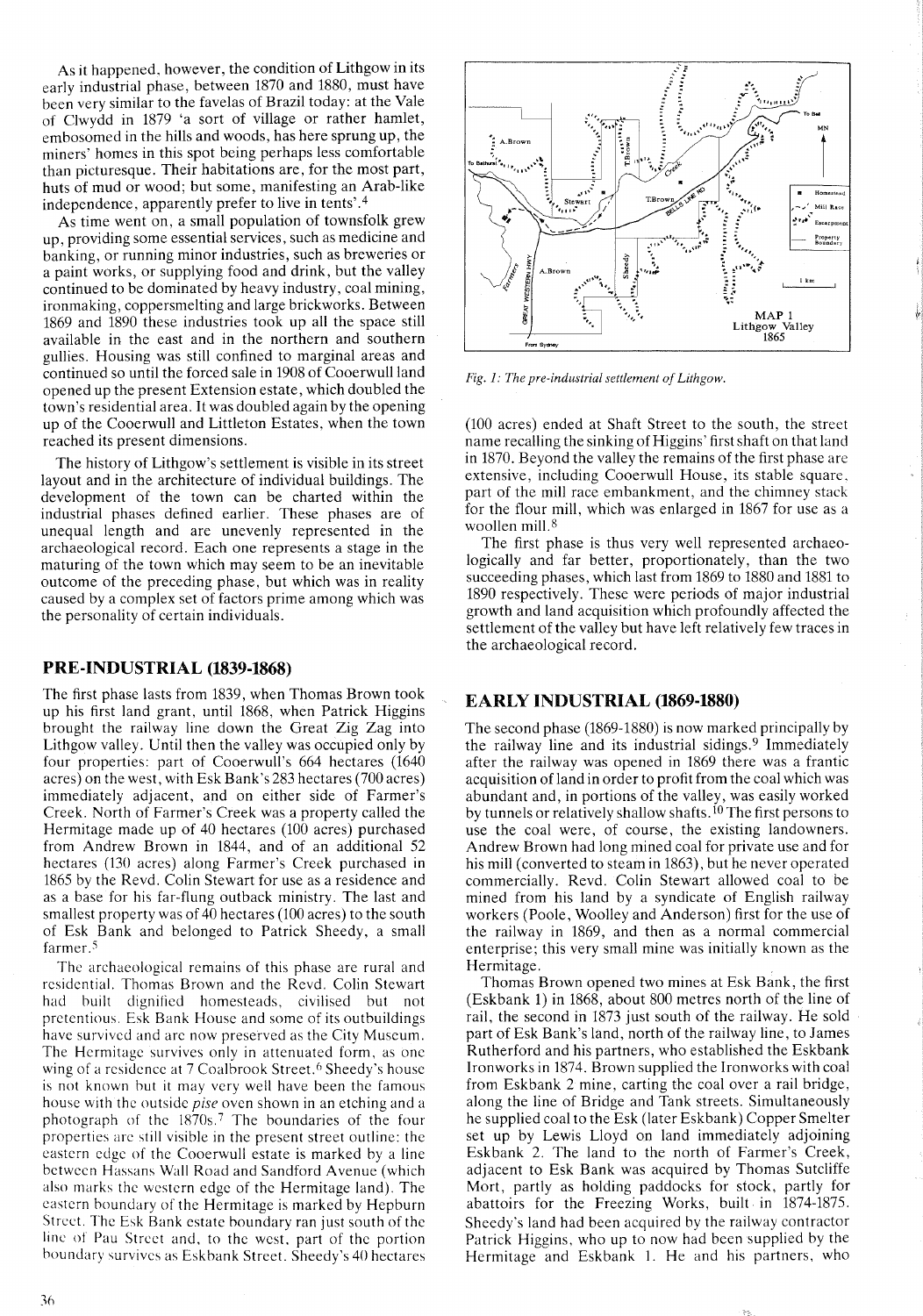

*Fig.* 2: *Early industrial land acquisition in Lithgow valley.*

included Dr W.F. Mackenzie, inspector of coalfields and a major landowner in the adjacent Hartley valley, acquired over 400 hectares (1000 acres) of land south and east of Thomas Brown's land, in parcels interspersed with 121 hectares (300 acres) acquired by Thomas Saywell, a Sydney tobacco merchant, in partnership with John Garsed, a local storekeeper. There was some manoeuvring among the partners in these ventures.

Dr Mackenzie seems to have dropped out and Higgins formed a new company, called the Lithgow Valley Colliery, in 1873. His partners were then Thomas Talbot Wilton, John Busby, Edward Gell and Edward Combes (who had some experience of geology from a stint in the French army). Saywell formed the Vale of Clwydd colliery and, independently, set up the Eagle Copper Smelting Company to smelt copper from Eagle Swamp near Bathurst. The Vale of Clwydd  $(VOC)$  company remained much the same size territorially, but the Lithgow Valley Colliery (LVe) increased its holdings considerably by buying out most of Colin Stewart's holdings and extending them to the north and east. It opened anew, large, Hermitage Colliery, in direct competition with the first, small, Hermitage colliery (which had become the Bowenfels Coal Mining and Coppersmelting Company in 1873). The second Hermitage operated until the 1980s whereas the first had gone out of business by 1884, when it was absorbed into the LVC's holdings.

By 1876, therefore, three of the four landholdings of the first phase had been dismembered, and a remarkable array of new industry had sprung up. Some of these ventures were more viable than others. The copper smelters were not a great success, largely because there was not sufficient ore to keep them going. Mort's refrigeration plant was a failure, for technical reasons unconnected with their location or the quality of Lithgow coal. Despite these problems there was every reason to suppose that Lithgow would go on developing as a major centre of industry.

It is thus all the more surprising that none of the entrepreneurs made any attempt to house their workers or to create a viable town centre. They went further and made it impossible for workers to settle by refusing to sell land. <sup>11</sup>

McInnes has charted the pattern of house sales in Lithgow and it makes depressing reading. At first no land was available at all within Lithgow, though lots could be bought cheaply in Hartley valley. Lots made available in the Yale of Clwydd by the YOC company were not bought by individual workers but by speculators. Some lots were made available in the Yale of Clwydd by the VOC in 1870 and 1878 and the LYC made 65 lots available on its land in 1877 but these seem to have been too expensive to be



*Fig.* 3: *Diversification of industrial land in the valley: Rutherford is building an ironworks on his land, the Bowenfelds Copper Smelter is being launched on the small triangle of land beside the Hermitage homestead, the Morts Freezing Works has been erected on land belonging to Robert Pitt (Thomas Brown's manager) and connected to the railway by a rail siding.*

purchased by workers. McInnes suggests that the entrepreneurs did not have enough capital to invest in housing. The only entrepreneur who did build was Rutherford who immediately subdivided 28 hectares (70 acres) into 600 allotments. The net result of all this is that there is very little in the way of housing from this period left in Lithgow. The major archaeological remains are those of industry and even these are scant, because of the constant remodelling and refurbishing of the major plants.

#### INDUSTRIAL EXPANSION (1881-1890)

The third phase (1881-1890) differs from the second only in that entirely new areas of land were opened up. It resembles it in the optimism of the investors, in the variety of industry and in the lack of interest in worker welfare. Expansion was on the margins of the established industrial centre, to the east all along Farmer's Creek, with first the Zig Zag colliery (1883), then Oakey Park, at the very end of the valley (1885), and last the Yale colliery, facing Oakey Park (1888). The established industries continued to diversify. In 1876 the LYC had opened a Pottery and Brickworks which became an important resource. At the Ironworks Rutherford reopened Eskbank 1 coalmine, which was on his land, and renamed it the Ironworks Colliery. The small Bowenfels Colliery (formerly Hermitage 1) was swallowed up by the LVC in 1884, to form part of the larger Hermitage 2 mine. Lloyd's Eskbank copper smelter was recapitalised and renamed the Burraga Copper Smelter.

The town clung to a small gap between Thomas Brown's land at Eskbank and the western frontier of Andrew Brown's land to the west. Into this town workers came from everywhere, since access by rail was so easy. There was chain migration of British miners, such as the large group that came out from Silverdale, Staffordshire, in 1886. These miners brought with them not only technical skills but also ideas of union solidarity which were soon put into practice. In general the miners won their case. but the fight was long and bitter. The earliest disputes were not over working conditions but over payment. The miners wished to be paid by weight of coal actually extracted, whereas the owners wished to apply a standard formula to each load. Early minutes of the Eskbank miners union survive and give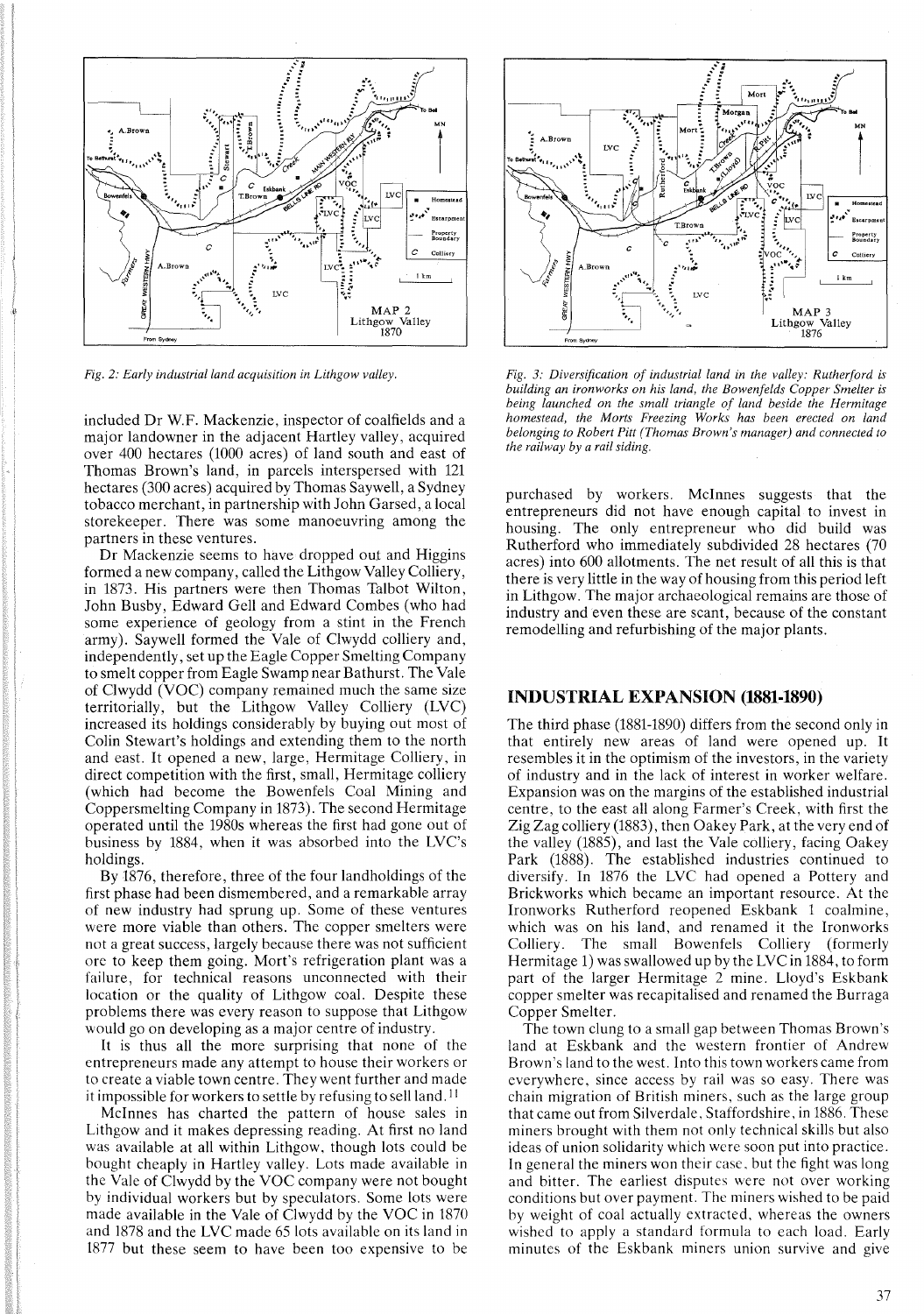details of the debate on weighing. <sup>12</sup> Individual weighing was eventually adopted but not until 1898. The iron industry also had problems, right from the start, and these continued to exist during the life of Lithgow as an iron and steel town.

There can be no doubt that the new owners were not concerned about workers' welfare, any more than they were concerned with creating a town centre. This attitude contrasts very much with that of the earlier landowner, Thomas Brown, who had donated a Presbyterian church and made land available cheaply for a School of Arts and for institutional buildings such as the courthouse and post office. Other church buildings were paid for by the congregation, which was mostly of employed miners and other industrial workers. To that extent, Lithgow is very much a town built by the people for the people.

There was not a total dearth of building investment, however. Hotels increased from one in 1874 to four by 1879 to eight by 1888. In 1888 there were three Assembly Halls, the School of Arts, a Jockey Club and six different religious denominations, for a population of 3500. <sup>13</sup> The pubs were splendid, as was one of the churches, St Paul's Church of England, built by Edmund Blacket (replaced in 1930).

The halls are to this day a very striking feature of Lithgow town. Some were religious, but most were of benevolent societies.

Along with a centre, Lithgow was acquiring, for the first time, a set of townsfolk, whose livelihood came from the town, not from its surrounding industries. They were the publicans, professional people and government employees. They resided on the fringes of the valley or in the town itself. Because of the Cooerwull estate's stranglehold on the western half of the valley, large plots of land were almost unavailable, even for the wealthy, so that Lithgow's emerging bourgeoisie was never concentrated in any particular area.

Twenty of these new burghers proudly display themselves in the pages of the *Aldine Centennial History.* They are much of a muchness, self-made men, mostly born outside Australia, who are ending adventurous lives in what is clearly perceived as a town that cannot fail to prosper. Interestingly, though these gentlemen are keen to claim membership of the Masons, the Good Templars, the GUOOF, the RAOB, the IOOF, MU, UAOD, and, always, the Jockey Club, only one of the twenty worthies lists church affiliation; the owner of Tattersalls Hotel was also treasurer of St Patrick's Church. Clearly the self-image is of solid, conscientious but jovial men who have seen the world and know what's what. Their occupations are of some interest: auctioneer, chemist, company director (LYC), paint manufacturer, tailor, bank manager, storekeeper (2), cordial manufacturer, landowner (Cooerwull), soap manufacturer, butcher (2), physician (2), publican (2), brewer, manager (YOC), and builder, constituting a pool of skills and resources in Lithgow which could hardly have been imagined ten years earlier.

Lithgow boomed during the period 1880-1890. It was incorporated as a borough in 1889, Main Street was graded in 1890 and in that year cheap housing land became available on Mort's Estate, north of Farmer's Creek. The population doubled and housing stock, though still inadequate, at least improved in quality.

# INDUSTRIAL CONSOLIDATION **(1891-1915)**

The following two and a half decades, 1891-1915, constitute a fourth phase of consolidation, within the parameters which had by now become clearly defined. The pattern had been set, both spatially and socially, and this phase is



*Fig.* 4: *Consolidation ofindustrial land in the valley: the collieries have now spread to the eastern end ofthe valley and into the northern gullies. Thomas Brown's land north of the railway has been acquired by Sandford's Ironworks, while part of the Ironworks land has been sold to the Great Cobar Smelter.*

essentially one of building upon the achievements of Phases 2 and 3.

The town was growing and becoming more sophisticated. By 1900 there were nine hotels, three banks, a municipal water supply and gaslights in the main streets. The population increased by a half between 1901 and 1911, from 5628 to 8196 and the pressure on housing was still intolerable, despite the subdivisions in 1895 of the Hermitage and of some of the Ironworks land. A sustained campaign by John Ryan, editor of the Lithgow Mercury, culminated in the forced sale of some land from Andrew Brown's holdings. This released 110 allotments in what is called the Extension Estate, just east of the old town centre, but it hardly satisfied the demand. Rents continued to be high and in 1911 still only 31 per cent of residents owned their dwelling. 14

In industry there were some failures, notably that of the decorative ceramics at the LYC Pottery, but mostly the outlook was good. The major developments were in the metallurgical industries. A new copper smelter, the Great Cobar, was erected on land east of the Ironworks in 1895. Getting the Great Cobar to settle in Lithgow was the achievement of two men, John Ryan of the Mercury, and the remarkable Joseph Cook, a Silverdale migrant and trade unionist who had a brilliant if bizarre political career, rising to Prime Minister in 1913-1914. <sup>15</sup> In 1895 he was the local State member and Postmaster General but he left the area in 1901, to enter a career in Federal politics, in opposition to Labor.

Cook was, or became, a staunch supporter of the British Empire, displaying an attitude which was perceptively dubbed 'colonial nationalism' by the British writer Richard Jebb. <sup>16</sup> This attitude was shared, enthusiastically, by Lithgow's most prominent industrialist, William Sandford, manager and owner of the Ironworks, the man who created Australia's modern iron and steel industry.l7 Under his management, Lithgow became a steel town, heavily dependent upon government protection and contracts, but nevertheless a notable example of Australian selfsufficiency. Sandford had been much impressed by the Boer War and was also quick to see the consequences for the steel industry. In 1901 he was pointed out that Australia was far too dependent on imported goods.

He was satisfied that, before many years were over, Australians would have to take up arms and defend their shores against a common enemy. Could we make a ton of iron or ship-plate or a pound of powder? We had seen that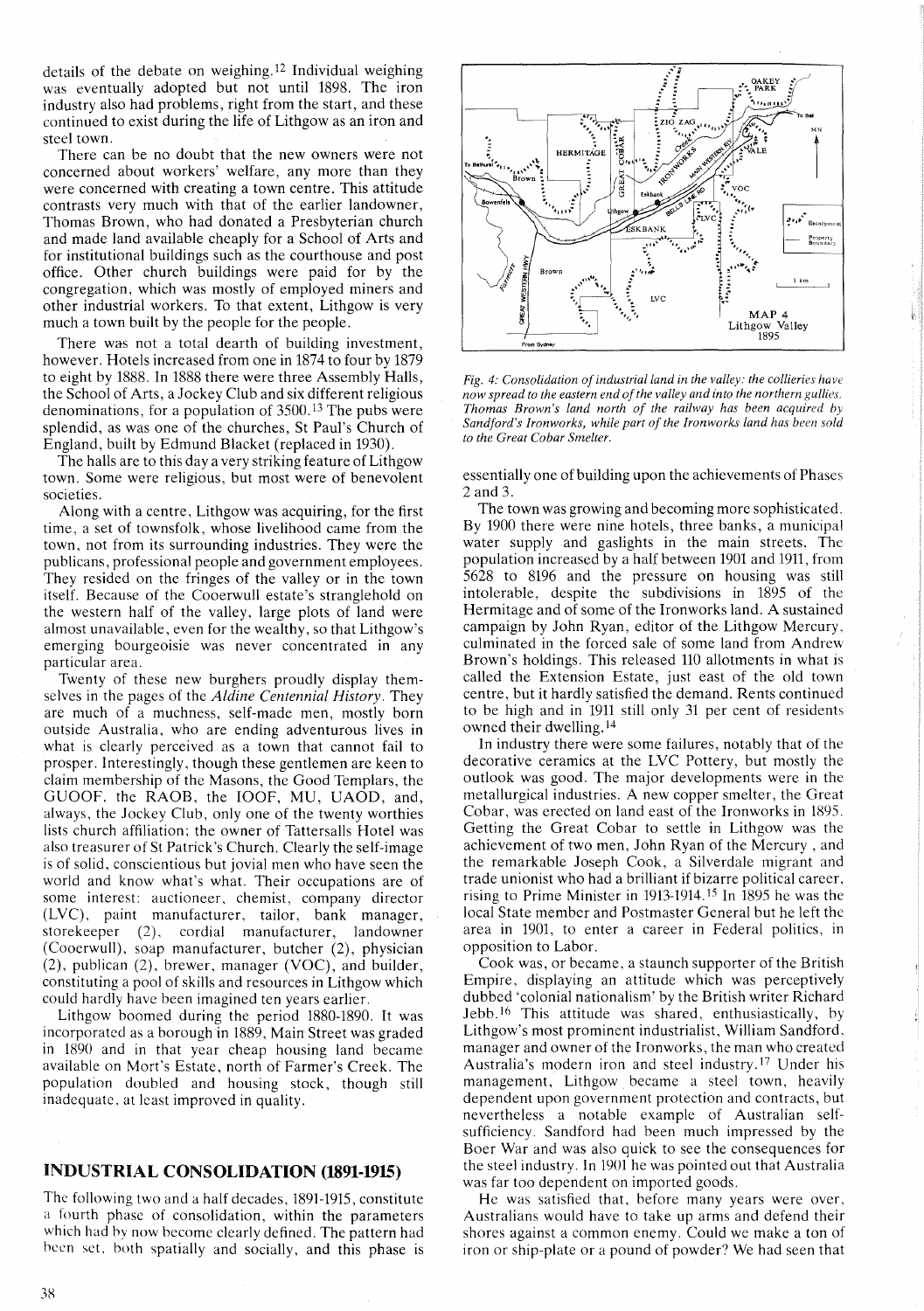

Fig. 5: Development of Lithgow's residential area by the opening of land to the north and west in the period 1890-1915.

Australians were as good fighting men as any in the world, but what was the good of a man without weapons?<sup>18</sup>

Sandford's views on defence rested upon the strategic location of Lithgow in whose potential he had an almost mystic faith. His opinions are echoed in the remarkable plea to have the Australian capital located in the Western district of New South Wales. The West, with Lithgow's seemingly inexhaustible resources of raw material, was seen as the ultimate fortress.

The presence of coal at Lithgow would help to establish the Capital as a self-sustaining centre. The fall to an enemy of Sydney or Melbourne is a remote but not an inconceivable contingency. A Capital in the West, selfsustaining, would be invulnerable, whether viewed as arsenal or fortress. <sup>19</sup>

In fact the resources were far from inexhaustible. Iron ore and limestone (used as a flux) were actually running out. The clay was excellent and there were four brickworks, including Newbold's Silica Brick, but the coal was unsuitable for coking and thus useless for smelting. This sad fact did not really become apparent for a long time.

True, the Vale coke ovens had closed very quickly, but they were so crudely built that was hardly surprising. <sup>20</sup> Two sets of coke ovens were built at Oakey Park and this coke was used in the Blast Furnace which Sandford built in 1906- 1907. The Blast Furnace bankrupted him, but he had nevertheless achieved his dream of smelting iron from native ores. In 1908 his wishes for a strategic centre in Lithgow were realised by the acquisition of land from the Brown estate for a Small Arms Factory. It is probably not a coincidence that Joseph Cook was then Minister for Defence.

The Small Arms Factory was to save Lithgow from the impending economic catastrophe. In the 191Os, as throughout the earlier period, entrepreneurs were undercapitalised and the workers' conditions were poor. Dissatisfaction was most noticeable at the Iron and Steel Works, where the Hoskins Brothers, who had succeeded Sandford, were trying to bring in new work and pay systems. In Sandford's time the workers had been paid in a rather erratic system of piece work. Sandford's views on this are worth quoting, as examples of his management style:

"The problem of capital and labour was a great one, of whether men should get the proportion of what they earned. He had taken a certain position in Lithgow and it was not a question of whether a man got two, three or five pounds per week, but what he earned. That was the question we ought to go into and that can only be done by an Accountant. As far as he was concerned, his Accountant would answer any question that the men working for him chose to ask". (1901)

Mr Sandford declared that individual effort, on the part of workmen and employees generally, should be more fully rewarded, and said he favoured the south Staffordshire system  $-$  contract piece work, with sliding scales of pay according to the amount secured for the product — rather than set wages. (1922)21

The Hoskins were appalled by this system, which actually had not worked too badly, in that there were relatively few strikes at the Ironworks. The new regime was confrontational and disputes became frequent, culminating in the nine-month long strike of  $1911<sup>22</sup>$  However, both Sandford and the Hoskins did make land and houses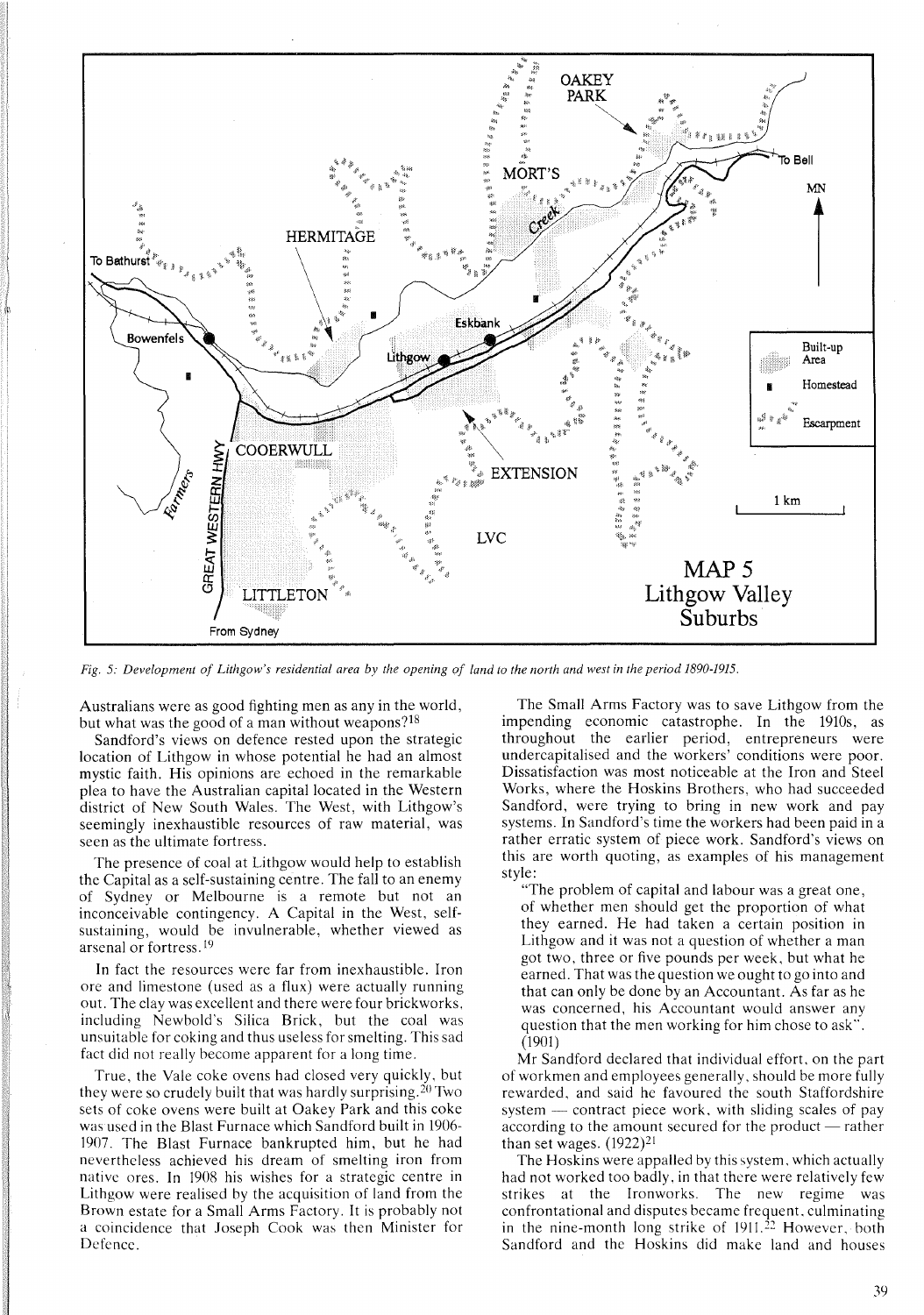

*Fig.* 6: *The Hermitage homestead c.1880 with the shaft of Hermitage No.1 mine at the bottom. This view. taken from due north, shows how much open space still existed in industrial Lithgow: the only two visible structures are the 3-arch rail bridge (now opening onto Albert Street) at right of centre, and the gothic-style house (now* 24 *Lithgow Street) built by Edward Cell, the LVC manager. (Photo: Museum ofApplied Arts and Sciences)*

available for the workers, and the Hoskins donated a library and a chureh to the town. In that respeet the owners in the fourth phase differed very mueh from those of the second and third phases.

The fourth phase is the best represented in the arehaeological record. Most of the older buildings in the town centre and the little that is left on the industrial sites belong to this phase. The major relic is, fittingly, the Blast Furnaee site, and its reservoir, Lake Pillans, but there are also the Yale coke ovens, most of the Oakey Park eolliery, the Zig Zag Brewery, the few struetures left on the LYC and Hermitage collieries, part of the Small Arms Faetory, and a great deal of the workers' housing. $23$ 

The reason for this high retention rate, which was much higher until the wave of demolitions in the 1970s-1980s, is that Lithgow's industry slumped after the First World War. During the warit was sustained, as Cook and Sandford had foreseen, hv the steel and coal industries, the arms manufacture and, remarkably, by the Cooerwull Tweed Mills, still going strong and producing cloth for the military.

## LIMITATIONS OF GROWTH AND DECLINE **(1916-1939)**

Once the war was over the economic reality beeame very plain. The only new industry was the State Coal Mine, which worked hriefly in 1916-1917 but did not really get going until 1920. Charles Hoskins opened the Steelworks Colliery in 1926 after huilding coke ovens for the blast furnace in 1915-1916, but he had already bought into the Illawarra, where the entire Lithgow plant was transferred in 1929-1932. In the 1930s, during the Depression, only the collieries operated and even then sporadieally. Zig Zag closed in 1933 and Oakey Park in 1939. 24

The archaeologv of the inter-war period is represented hy parts of the State Coal Mine and by the Hoskins coke ovens. of which extensive foundations survive along the railway east of Lake Pillans, and by some fine housing in the areas around the Small Arms Factory, in the Cooerwull and Littleton Estates. The archaeological remains of the Depression arc of public works, sueh as kerbing and guttering and the landscaping of the Glanmire Reserve, which occupies the land through which Andrew Brown's . mill race had run a hundred vears earlier.

The population had peaked in 1929 to a total of 18,000 persons, making Lithgow the fourth largest town in New South Wales, after Sydney, Newcastle and Broken Hill These people were still not adequately housed and there were very few public amenities. Sueh open space as there was rapidly turned into shantytowns as the homeless unemployed gathered.<sup>25</sup> The solidarity of the people of Lithgow during these hard times is remarkable and has done a lot to foster a partieular image of 'the spirit of Lithgow', compounded of resentment and the will to battle on. The resentment is on the whole justified, while Lithgow eould probably never absorb the available pool of labour, the workers were certainly hard done by in terms of living eonditions. Had adequate housing been made accessible in the early stages the hardship of the Depression would have been lessened, at least for the local people.

The Second World War aggravated the housing situation, even though it created employment at the SAF and at the collieries.  $26$  The housing which had run down completely in the 1930s simply could not aceommodate the ineoming labour foree, and housing was never really adequate until the 1950s, at which time major changes in coalmining methods created many redundancies. Five eollieries closed between 1957 and 1963 (Cobar, Eskbank, YOC, State and Steelworks).

# LITHGOW TODAY

Lithgow has changed very considerably since the 1950s. It is now being absorbed into the western fringes of the Sydney megalopolis. Heavy processing industry is long gone and has been replaced by light manufacturing industry. Property prices are rising and rents are high. As the town gentrifies, a positive symbolic value is for the first time being placed on the industrial heritage. Till now the attitude of the people of Lithgow has been, very understandably, that the industrial heritage represented a period of oppression and degrading work from which they wished to dissociate themselves. There was a wave of munieipal destruction in the 1970s and early 1980s which swept away the Zig Zag Colliery winding house, the Scenic Brickworks chimney and almost all of the LYC complex. The Blast Furnace engine house survived largely through civic inertia. The loading areas for the Hoskins coke ovens and the Hermitage Colliery buildings have recently been quite unnecessarily vandalised.

In contrast some sites are now receiving long-overdue attention, to some extent because they have some tourist potential. As part of city conservation programmes, three sites are being presented to the publie. The Blast Furnace site has been landscaped, the Oakey Park wooden head frame is being stabilised and landseaped, and plans are in hand to make the State Coal Mine into an industrial museum. Both the coal mines are in areas of great natural heauty and the Blast Furnace engine house has a distinctively monumental quality. The three sites are thus essentially pereeived as aesthetie items and are being so treated. This style of presentation reflects not only the vision of our own time, hut also the message that the past is now safe to handle.

A partieular message for the archaeologist is that these remains have survived partly by accident; hut their preservation is coming about through a historical process which is clearly displayed in the remodelling of the industrial past. The structures reflect Lithgow's chaotic, unplanned growth and decline hut their deliberate preservation reflects Lithgow's integration into a metropolitan culture. The artefacts of preservation (signage, landscaping) arc thus powerful archaeological markers in their own right.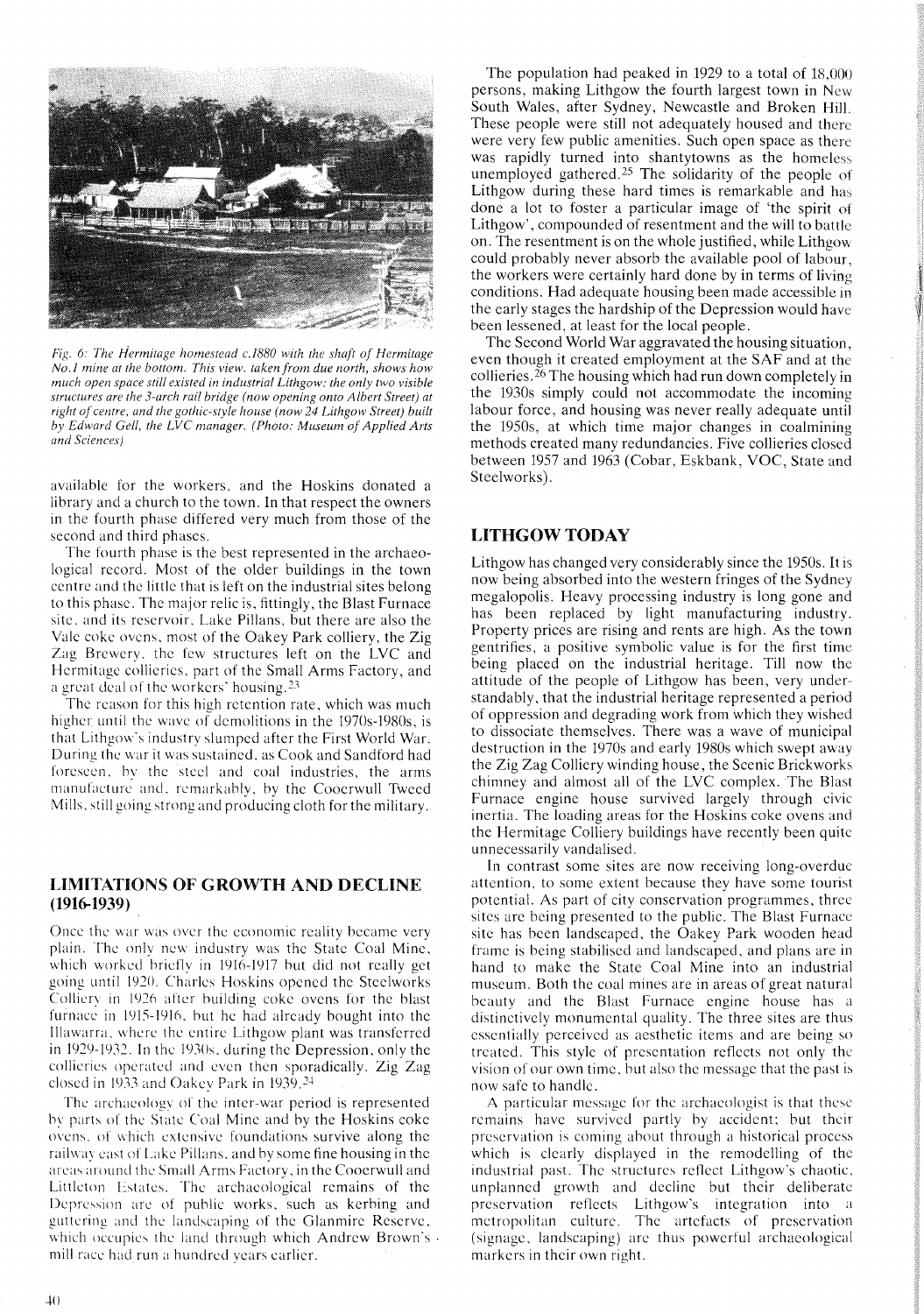# **NOTES**

- 1. Beaudry 1989.
- 2. Jack 1987 (I am indebted to Ian Jack for the use of his comprehensive research library on Lithgow).
- 3. McKenzie 1969.
- *4. New South Wales Railway Commissioner's Railway Guide to New South Wales* 1879:69.
- 5. The Official Post Office Directory of New South Wales 1867.
- 6. Cremin (ed.) 1987:67-68.
- 7. Evans 1980:4, 10,57.
- 8. Jack 1987:28-30.
- 9. Cargill 1977.
- 10. Information from *Mackay 1870 Visit to Sydney,* p.15; *The Illustrated Sydney News, 27 September 1873, p.6; Town and <br>Country Journal, 7 February 1874; <i>NSW Dept of Mines Report of Examiner of Coalfields* 1869, 1872, 1873; NSW Dept of Mines Geological Map of the Districts of Hartley, Bowenfels, Wallerawang and Rydal 1875.
- 11. McInnes 1972:40-50.
- 12. Hartley District Miners Mutual Protective Association. Eskbank Colliery Miner's Lodge. Minute Book 1886-1910 (ML MSS 1692);Downey 1972:36-39.
- *13. The Australian Handbook 1888.*
- 14. McInnes 1972:89-107.
- 15. Murdoch 1979.
- 16. Eddy & Schreuder (eds) 1988.
- 17. Cremin & Jack 1986:12-17; Jack 1988.
- 18. *Lithgow Mercury* 19 January 1901 and *Sandford Papers* in the Mitchell Library, Sydney (ML MSS 1556/2).
- 19. Machattie 1904:7.
- 20. Powell 1982.
- *21. Lithgow Mercury* 19 January 1901 and 20 November 1922; also in *Sandford Papers* (ML MSS 1556/2).
- 22. Murray & White 1982; Hoskins 1969.
- 23. Cremin (ed.) 1987.
- 24. Cargill 1977:1.
- 25. Macpherson 1976.
- 26. Dobson & Howes 1943.
- 27. Cremin 1988; Cremin and Jack 1990.



Fig. 7: An aerial view of the Hermitage in the 1980s, from due west. The Hermitage colliery is at the left, and beyond it the still sparsely inhabited area of McKellar's Paddock. The Hermitage homestead (now 7 Coalbrook Street) is between the colliery and Farmers Creek, which separates the Hermitage Estate from the open space of the Glanmire Reserve and the vacant land of the former Ironworks Estate. (Photo: NSW Mining Museum)